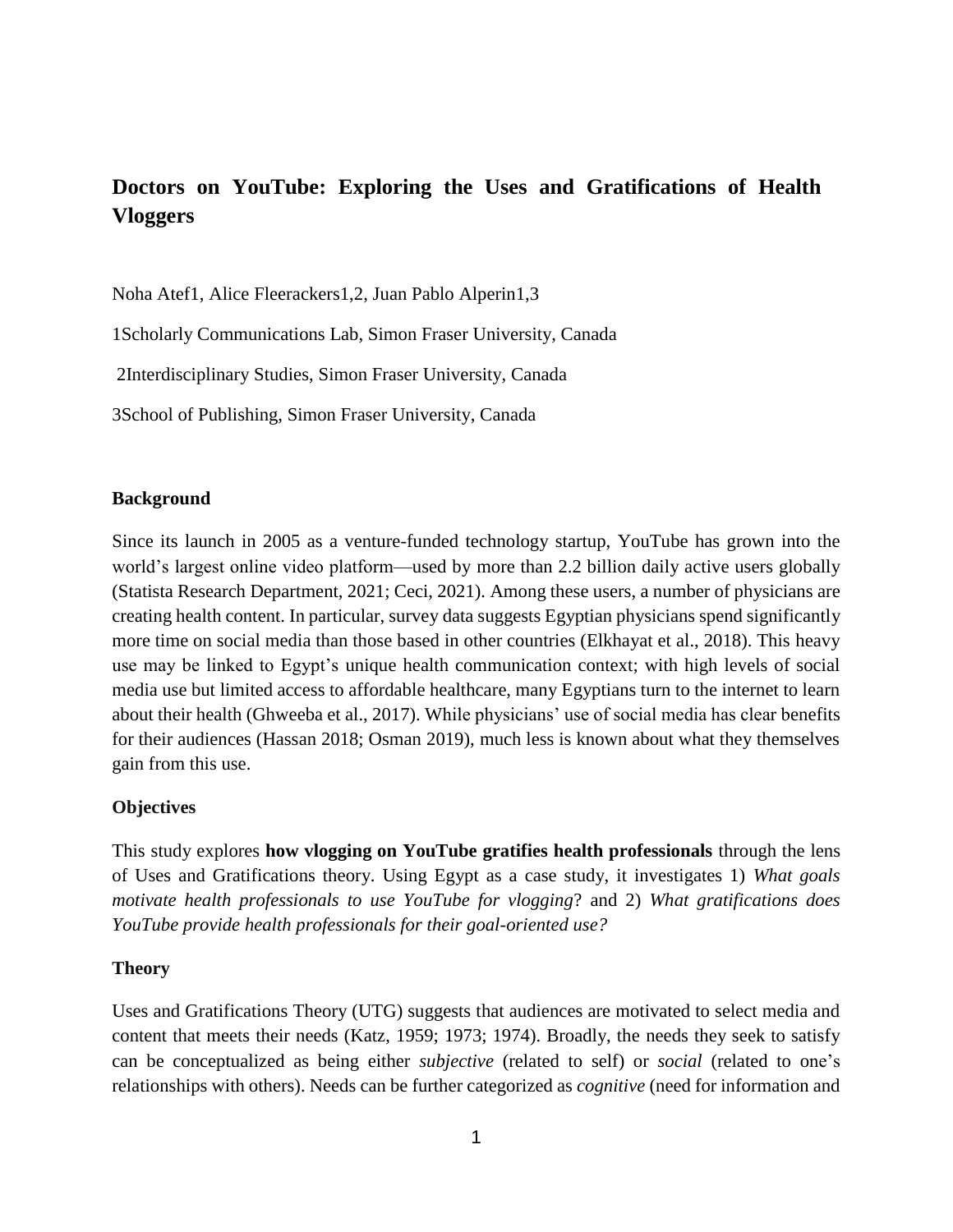knowledge), *affective* (need for aesthetic, pleasurable, and emotional experiences), *integrative*  (need to strengthen credibility, confidence, and contact with family, friends, and the world), and *tension release* (need to temporarily give up of the one's social roles; Katz et al., 1973).

Gruzd et al. (2018) have praised the flexibility of UGT, as it "does not assume a pre-defined set of motivational factors, but instead lets factors emerge from data" (p. 48). This flexibility has been demonstrated in recent years, as the scope of the theory has expanded beyond needs related to media consumption to those related to media creation. This extension of the theory is linked to the rise of user-generated content (UGC), such as vlogs on YouTube. Researchers have proposed new needs, goals, uses, and gratifications for applying UGT to their findings (e.g. Dolan et al., 2016; Ratcliff et al., 2017; Gruzd et al., 2018), allowing them to better capture the multiple roles social media users hold as content creators and consumers (i.e. vloggers and viewers). This paper identifies the uses and gratifications of Egyptian health professionals who use YouTube for vlogging.

### **Method**

This study applied a qualitative multi-method approach, in which we collected both in-depth interview and focus group data.

Participants for this study were sampled purposively to include a range of Egyptian health professionals who use YouTube to vlog. To identify these vloggers, we first searched YouTube for health content using Arabic search terms, then manually filtered through the results, saving only those videos published on channels created by Egyptian physicians, psychologists, or pharmacists. YouTube channels were filtered to include only those whose owners who selfidentified as licensed **health professionals** (i.e., physicians, psychologists or pharmacists) and used **YouTube** to share **original** (i.e., User Generated) videos (i.e., vlogs) in the Egyptian dialect of **Arabic** about **health-related topics.** For inclusion in the study, the vlogger's content also had to be appropriate for **non-specialist audiences** (i.e., academic lectures were excluded) and their channels had to have a minimum of **50K subscribers.** 

Using these criteria, we identified 40 accounts and recruited 12 participants. Each participant took part in a 45-55 minute in-depth interview, conducted on the phone or via WhatsApp voice calls. During the interview, they were asked *1) Why did you start vlogging? and 2) Why do you continue vlogging?* All communication with participants was recorded, transcribed, and analyzed on Microsoft Word using Thematic Analysis (Braun & Clarke, 2012). We used an inductive approach to condense extensive and varied raw text data into a summary format (Thomas 2003).

Five months after the interviews, all participants were invited to take part in Zoom-hosted focus group discussions titled *Can Doctor Vloggers Mediate Health Research to Social Media Users?*  during which we collected their feedback on the preliminary results from the interview analysis. Each focus group lasted for 90 minutes, and consisted of two parts: first, a researcher presented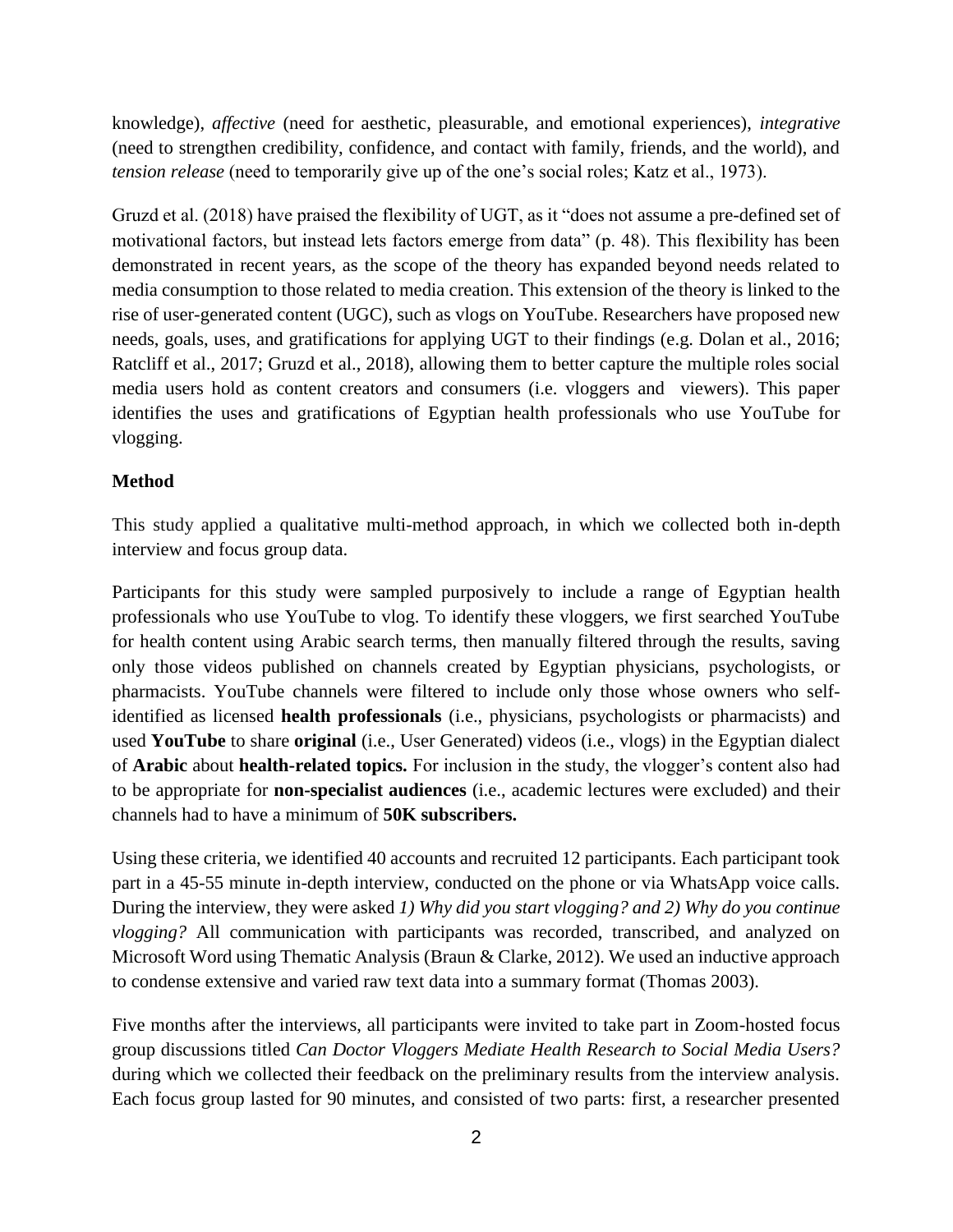the results, then participants were invited to comment on them. Specifically, vloggers were asked: *What do you think about these results? What do you agree/disagree with? In your case, have these goals been achieved?* Again, their answers were recorded and analyzed using thematic analysis.

# **Findings**

# *1) What goals motivate health professionals to use YouTube for vlogging?*

Participants described a variety of motivations for vlogging about health. When asked why they first started vlogging, many reported *self goals* (i.e., linked to furthering their careers) as well as *societal goals* (i.e., linked to fulfilling their perceived role in society). Self goals included **selfbranding**—building a public image as a skilled health professional—and **answering patients' recurring questions** in vlogs instead of repeating their answers multiple times. As for societal goals, doctors said that they aimed to **spread medical awareness** by teaching audiences about common illnesses and their treatment; describing early symptoms of medical conditions; and sharing lifestyle advice about how to cope with chronic illnesses. Other common societal goals included **addressing cultural and social issues** related to health and wellbeing, particularly the stigma about mental health, and **offering free medical advice,** such as by teaching first aid or providing information about common health problems that could be accessed by viewers who would otherwise be unable to afford a doctor's consultation.

### *2) What gratifications does YouTube provide health professionals for their goal-oriented use?*

YouTube rewarded the vloggers with multiple tangible and intangible gratifications, which fell into the following categories.

**Recognition:** Participants reported receiving recognition from YouTube in multiple ways. First, they received *tangible* recognition through positive audience feedback. Many also received *tangible* recognition in the form of the YouTube Creator Award, a play button-shaped award delivered to vloggers whose channels hit 100K subscribers. One participant also received tangible recognition through YouTube Next Up, a special prize for the promising channels that provide quality content but have less than 100K subscribers.

**Influence:** Participants described how vlogging on YouTube made them feel like they were able to have an impact on others and on society. This feeling of influence was closely tied to YouTube's social functionalities, such as user comments that allowed the vloggers to see the impact their content had made on their audiences' lives (e.g. through health improvements, switching to a healthier lifestyle). YouTube was also appreciated for its ability to facilitate the circulation of vloggers' content on the web, as many reported that their vlogs had been reshared on other social media platforms, especially Facebook. Third, YouTube was valued because it allowed vloggers to access demographic data about their content viewership, making them aware of their impact beyond their geographical location.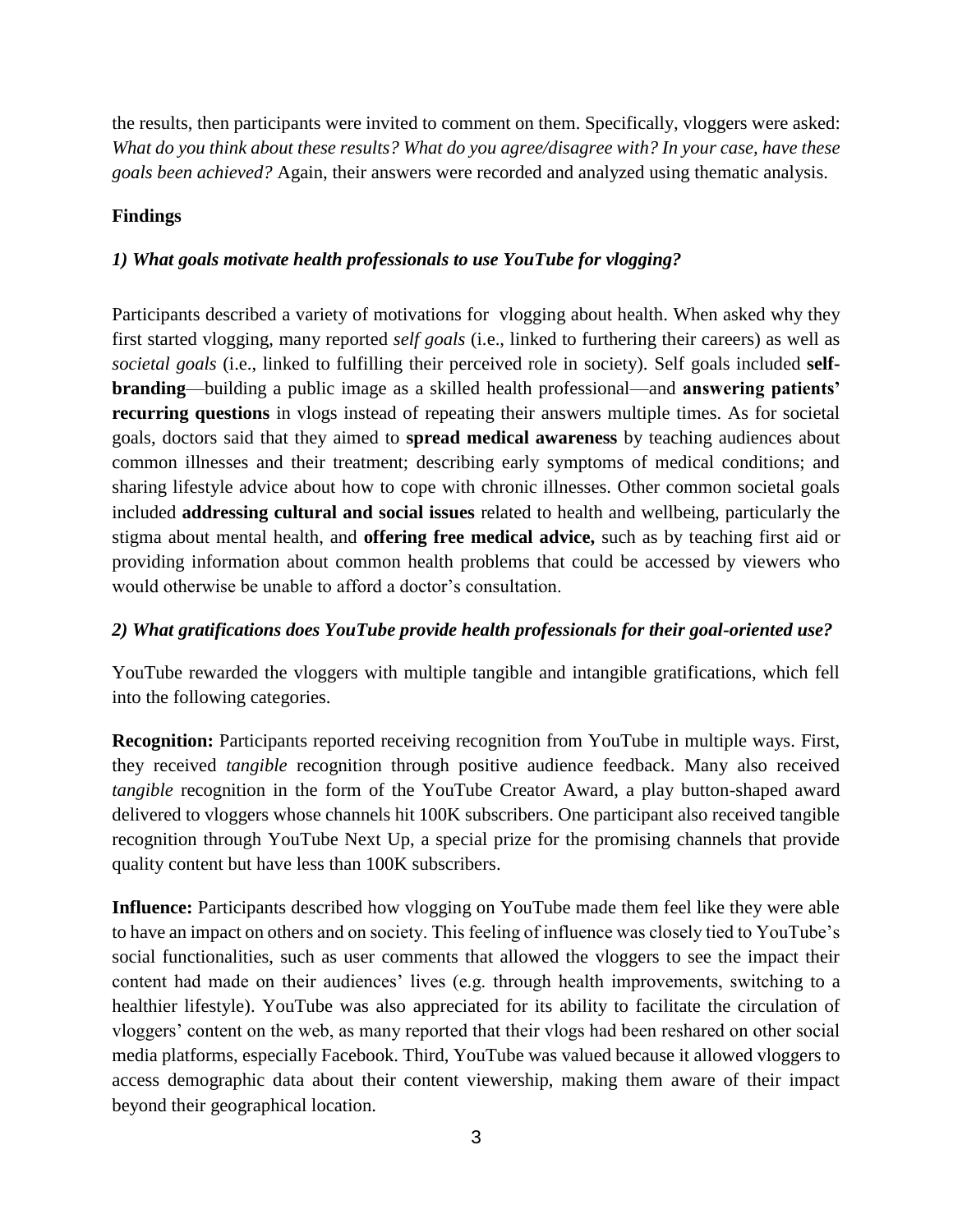**Professional Fulfillment:** Feelings of recognition and influence were further boosted by the comments the vloggers received from their own patients. All of the participants said that they had encountered patients at their practices who told them they had been alerted to early symptoms after watching one of their vlogs, then decided to come to that vlogger for treatment.

Learning: Finally, creating content on YouTube prompted the vloggers to boost their own digital and communication skills. Creating health videos involves extensive research and digital work, including finding evidence about the topic, simplifying it for the public, then explaining it in an entertaining but accurate way—all skills which the vloggers had to master. In addition to developing this communication expertise, using YouTube motivated many vloggers to learn to use the platform more effectively. Several reported they had taken courses in content creation, search engine optimization (SEO), or digital marketing, especially in the early days of starting their channels.

# **Conclusion**

In sum, the health professionals in this study reported using YouTube to achieve a range of *self* and *societal* goals, and were rewarded for this use with a diverse mix of tangible and intangible gratifications**.** In documenting these vloggers' goals and gratifications, this study builds on a growing body of research applying UGT to content *creation,* rather than consumption, extending this work to the understudied context of Egyptian social media use.

In addition to these contributions, this work raises several questions to be addressed in future studies. Further research is needed to explore the ethics of doctors' vlogging activities and their impact on doctor-patient communication or the communication of health research. Additionally, more research is needed to assess the degree to which these findings are generalizable to other doctor vloggers, particularly beyond the Egyptian context, or to other platforms where users can share medical videos. Finally, more scholarship is needed to explore the risks or drawbacks of vlogging for health professionals, as this research focused solely on the gratifications vloggers received.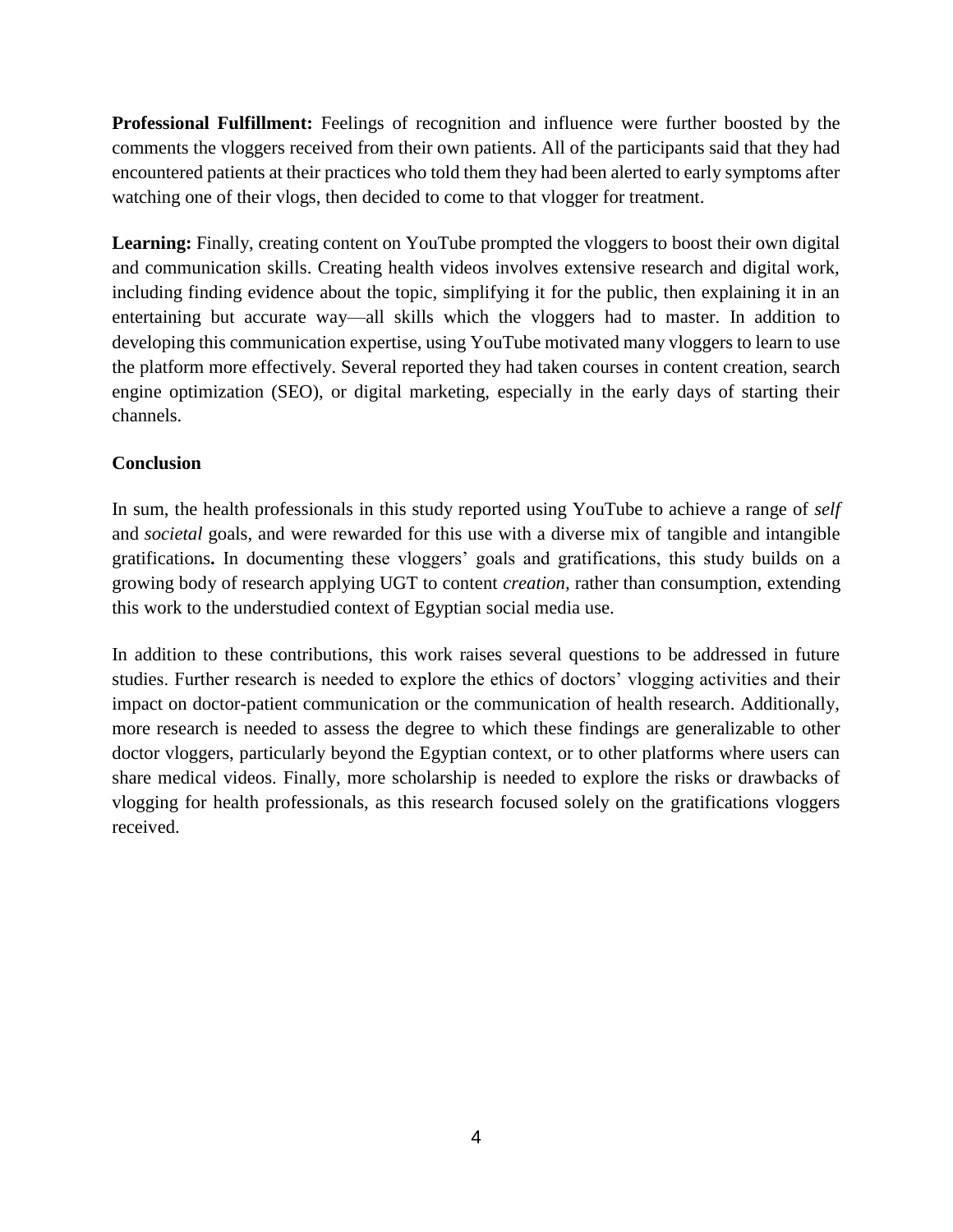#### **References**

Braun, V., & Clarke, V. (2006). Using thematic analysis in psychology. *Qualitative Research in Psychology*, 3, 77–101. doi:10.1191/ 1478088706qp063oa

Bracken, C., & Lombard, M. (2001) Uses and gratifications: A classic methodology revisited, *Atlantic Journal of Communication*, 9:1, 103-116, DOI: 10.1080/15456870109367401

Ceci, L. (Jul 12, 202i). *Social media usage by platform type in Egypt 2021*. Statista[.](https://www.statista.com/forecasts/1191084/social-media-usage-by-platform-type-in-egypt) <https://www.statista.com/forecasts/1191084/social-media-usage-by-platform-type-in-egypt>

Dolan, R., Conduit, J., Fahy, J., & Goodman, S. (2016). Social media engagement behaviour: a uses and gratifications perspective. *Journal of Strategic `Marketing*, 24(3-4), 261-277.

Elkhayat, H., Amin, M. T., & Thabet, A. G. (2018). Patterns of use of social media in cardiothoracic surgery; surgeons' prospective. *Journal of the Egyptian Society of Cardio-Thoracic Surgery*, *26*(3), 231–236. <https://doi.org/10.1016/j.jescts.2018.07.003>

Ghweeba, M., Lindenmeyer, A., Shishi, S., Abbas, M., Waheed, A., & Amer, S. (2017). What Predicts Online Health Information-Seeking Behavior Among Egyptian Adults? A Cross-Sectional Study. *Journal of Medical Internet Research*, *19*(6), e216[.](https://doi.org/10.2196/jmir.6855) <https://doi.org/10.2196/jmir.6855>

Gruzd, A., Haythornthwaite, C., Paulin, D., Gilbert, S., & Del Valle, M. E. (2018). Uses and gratifications factors for social media use in teaching: Instructors' perspectives. *New Media & Society*, *20*(2), 475-494.

Hassan, M., (2018). Seeking Health Information Online. *Arab Journal for Media & Communication Studies* (21) 132-153.

Katz, E. (1959). Mass communications research and the study of popular culture: An editorial note on a possible future for this journal. *Departmental Papers (ASC)*, 165.

Katz, E., Haas, H., & Gurevitch, M. (1973). On the use of the mass media for important things. *American sociological review*, 164-181.

Katz, E., & Blumler, J. G. (1974). The uses of mass communications: Current perspectives on gratifications research.

Osman, D.,(2019). The Tendency of Egyptian Women in Using Digital Media in Health Communication. Egyptian Journal for Public Opinion Research 18 (3),429-263.

Ratcliff, A. J., McCarty, J., & Ritter, M. (2017). Religion and new media: A uses and gratifications approach. *Journal of Media and Religion*, *16*(1), 15-26.